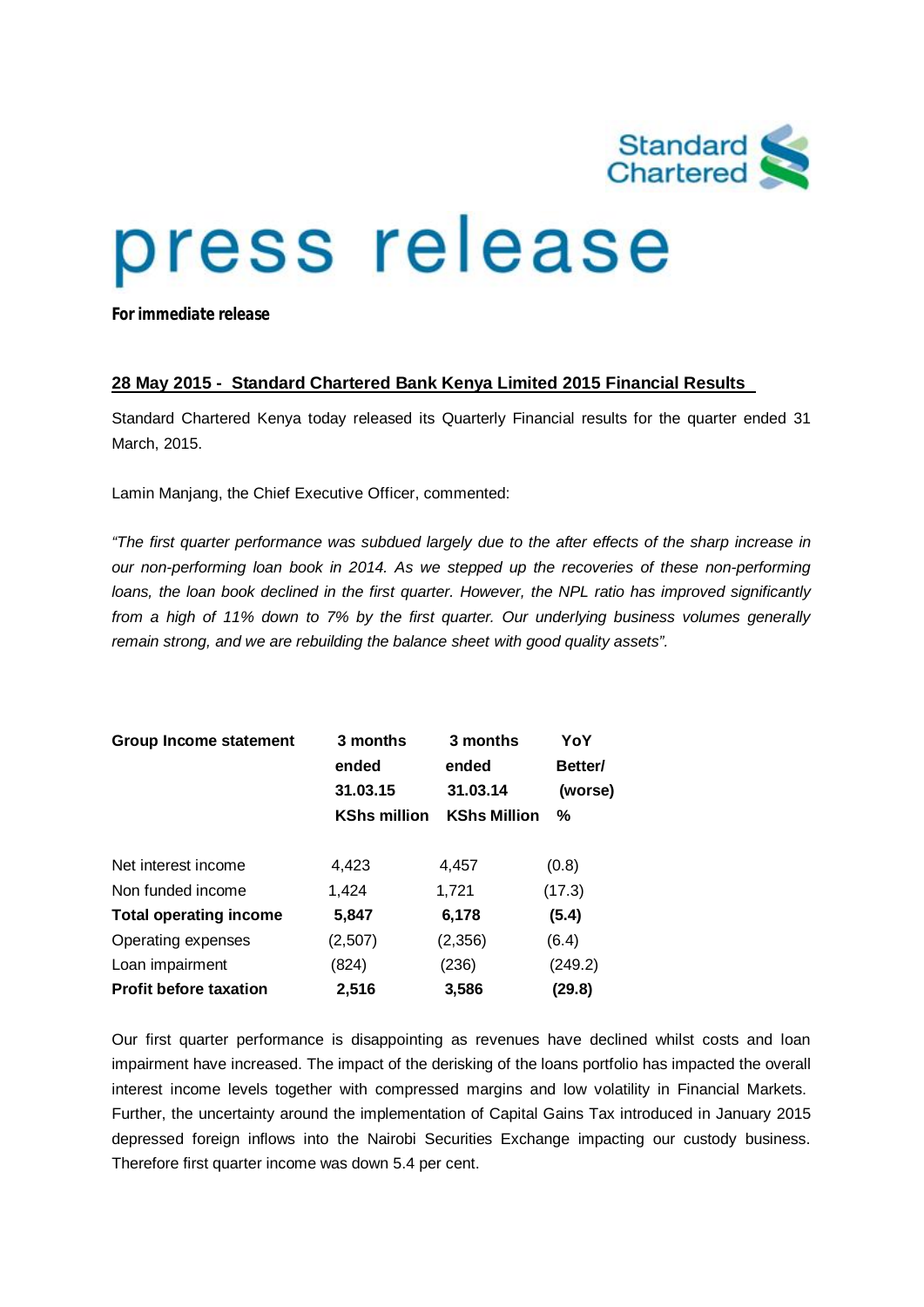We have also seen muted growth in our Retail Clients segment due to the reorganisation of teams around the refreshed strategy. The new structure has been largely embedded. We have seen some volume growth in various parts of the business which is encouraging as we go forward into the rest of the year.

Operating expenses increased 6.4 per cent in line with inflation and investments. We however expect to make some productivity saves in the course of the year.

Coming to the impairment charge, it should be no surprise that impairment has risen sharply in Q1. Our asset quality deteriorated sharply in 2014 with the Gross Non performing Loans (NPLs) peaking at KShs 14.6 billion as at June 2014, which represented 11 per cent of our total gross loans. We have taken decisive actions to derisk our portfolio and whilst this has resulted in a material drag to our income it has improved the overall quality of the portfolio and risk profile for the business.

The NPLs have consequently declined by 43 per cent since the peak in June last year to close at KShs 8.4 billion. The NPL ratio has further declined to 7 per cent as at the end of March 2015. Consequently our overall net loans and advances decreased year on year by 11 per cent to KShs 114.1 billion and by 7 percent since December 2014.

Our book within the Corporate & Institutional Clients segment is short tenor with 73 per cent of the book being less than one year. This allows us to quickly react to any changes in the environment and our portfolio.

We have taken various risk mitigating actions through 2014 and into 2015 and we have been largely quite successful in the risk mitigation actions we have undertaken but have had one large name deteriorating in Q1 2015 and we have had to take a lumpy impairment charge in March 2015 which has increased the impairment charge compared to the same period last year and has impacted our bottom line.

Looking ahead we are seeing momentum in the growth in the loan book coupled with further positive actions that the impact on the performance will begin to be mitigated.

We also see our NPL ratio coming back to within or below the industry ratio of 5.7 per cent in the next 6 to 12 months.

We continue to have a conservative risk management profile and are now much more comfortable with the quality and shape of our loan book, but clearly there is still more work to be done.

## **Balance sheet**

|                                 | 31.03.15              | 31.12.14     | YoY     |
|---------------------------------|-----------------------|--------------|---------|
|                                 | <b>KShs million</b>   | KShs Million | Better/ |
|                                 |                       | (Worse)      |         |
|                                 |                       | %            |         |
| Loans and advances to customers | 114,060 122,749 (7.1) |              |         |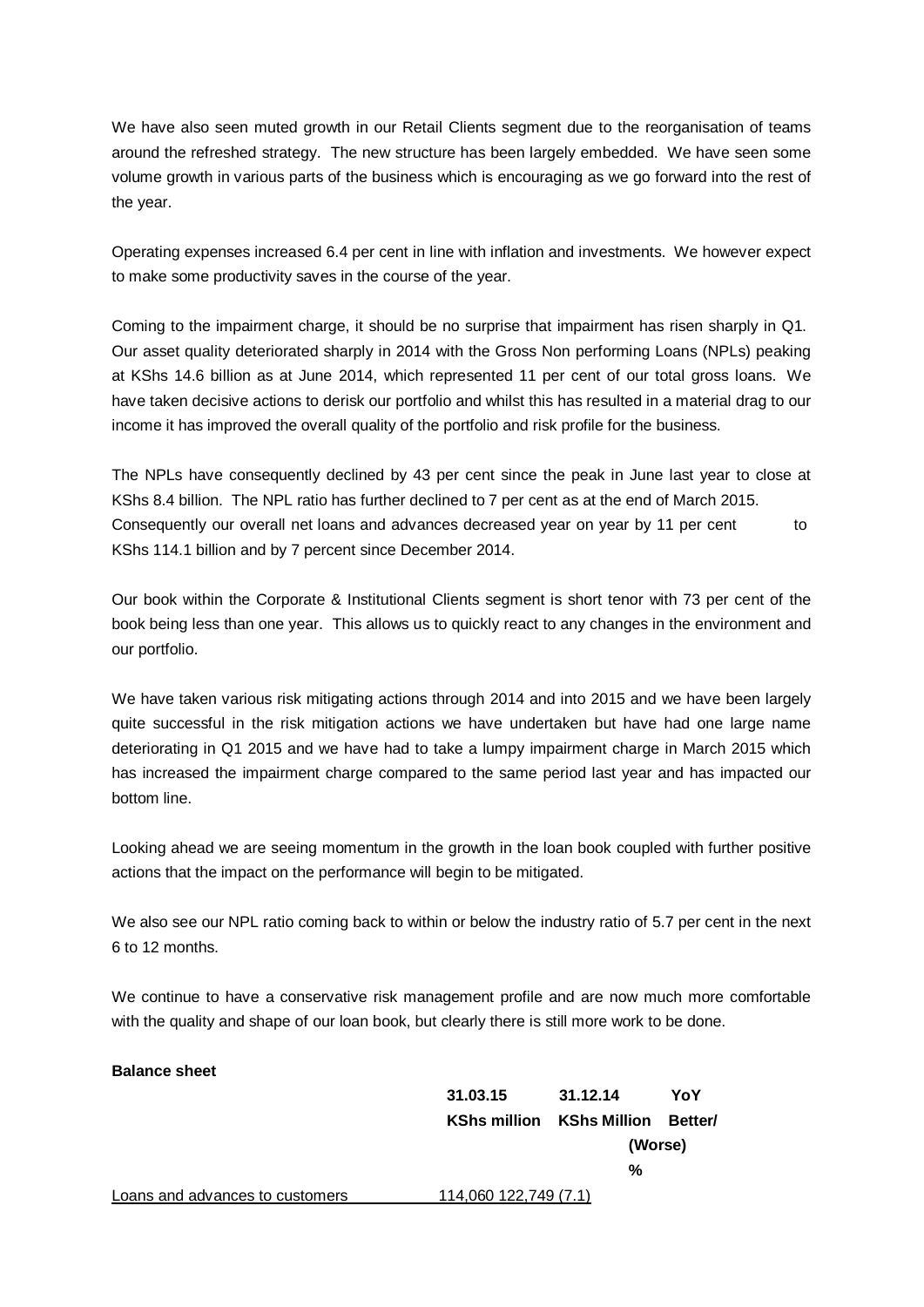| Customer deposits      | 163,428 154,067 6.1 |       |  |
|------------------------|---------------------|-------|--|
| Loans to deposit ratio | 69.8%               | 79.7% |  |

A strong highly diverse balance sheet with no material concentration by either business or segment is a competitive advantage.

Our balance sheet remains highly liquid with advances to deposits ratio of 69.8 per cent. We remain a customer deposit funded bank. We are pleased that the measures we put in place in 2014 to address our funding constraints are beginning to bear fruit with our total deposits in 2015 increasing by 6 per cent to KShs 163.4 billion and Current Account and Savings Account (CASA) balances increasing from 74 per cent to 79 percent.

Loans and Advances to customers were down 7 per cent to KShs 114.1 billion as we continue to derisk our balance sheet. We are confident that the initiatives we have put in place across all our businesses will see our balance sheet grow in the subsequent periods.

We continue to have a very strong capital position, with the total capital to risk weighted assets ratio standing at 19 per cent.

In summary, based on our current outlook, we remain optimistic that our performance for the full year will be consistent with our financial priorities and areas of strategic focus.

#### **Notes to Editors**

#### **Standard Chartered Bank in Kenya**

Standard Chartered Bank, Kenya, was established in 1911 with the first branch opened in Mombasa Treasury Square.

Today, 104 years later, Standard Chartered Bank is one of the leading banks in Kenya, with an excellent franchise. It has a total of 38 branches spread across the country, 96 automated teller machines (ATMs) and 2,048 employees.

Standard Chartered bank has local share holdings of 26%, comprising about 30,000 local shareholders. It has remained a public quoted company on the Nairobi Stock Exchange since 1989.

We are the oldest foreign bank in Kenya. Our capital, deposit base, and lending portfolio is reported in Kenya Shillings, and we offer a variety of local and foreign currency accounts, both deposit and loan, to our customers. Corporate and institutional business is handled mainly out of Nairobi, Mombasa and Kisumu.

Further underpinning its importance, Standard Chartered Bank Kenya Limited is the regional Shared Service Centre hub supporting the Bank's technology operations in Uganda, Tanzania, Zambia and Botswana and South Africa on a real time basis.

## **Standard Chartered**

We are a leading international banking group, with more than 86,000 employees and a 150-year history in some of the world's most dynamic markets. We bank the people and companies driving investment, trade and the creation of wealth across Asia, Africa and the Middle East, where we earn around 90 per cent of our income and profits. Our heritage and values are expressed in our brand promise, Here for good.